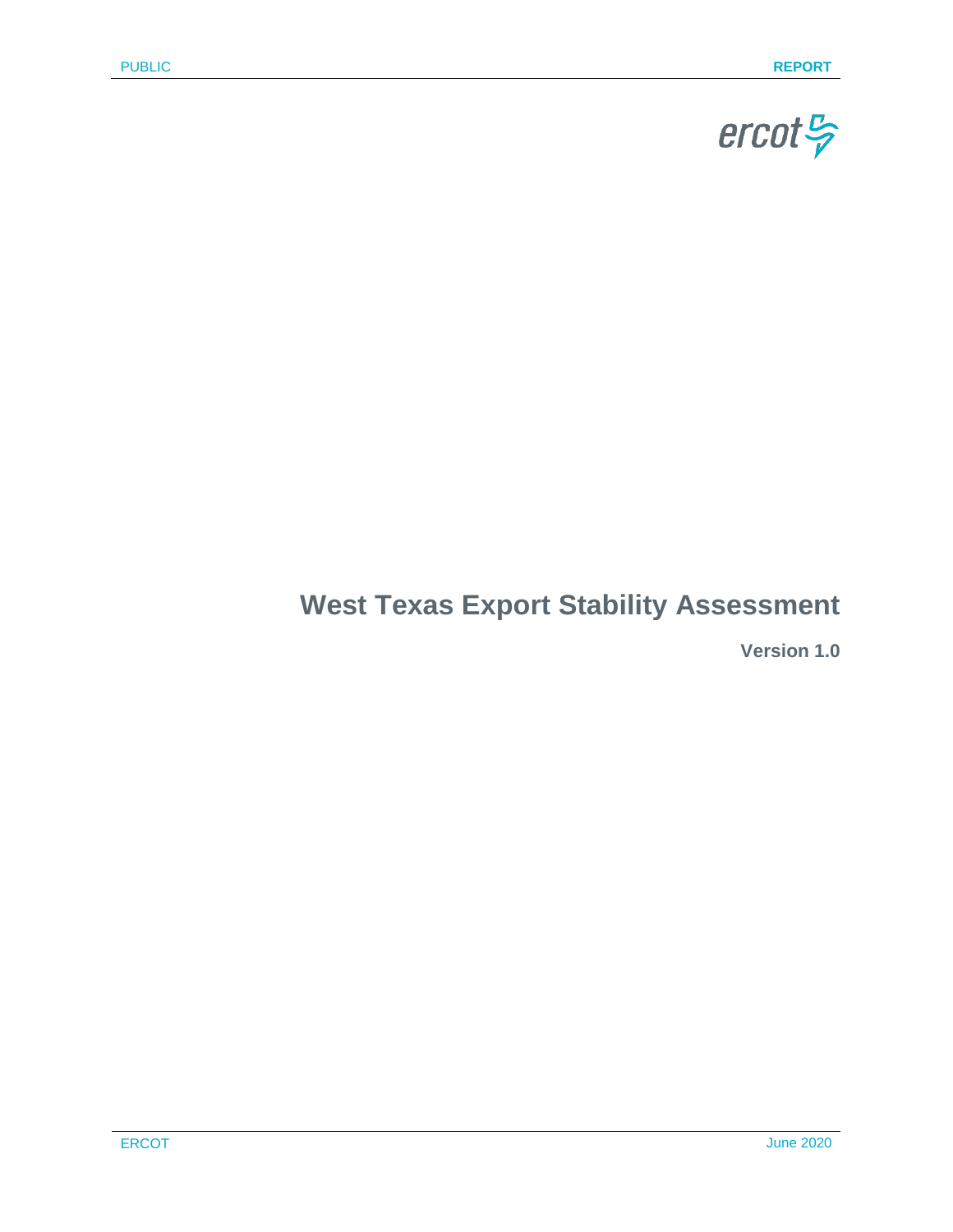# **Document Revisions**

| Date      | <b>Version</b> | Author(s)                                        |  |
|-----------|----------------|--------------------------------------------------|--|
| 06/252020 |                | Ehsan Ur Rehman, John Schmall                    |  |
|           |                | Reviewed by: Shun Hsien (Fred) Huang, Jeff Billo |  |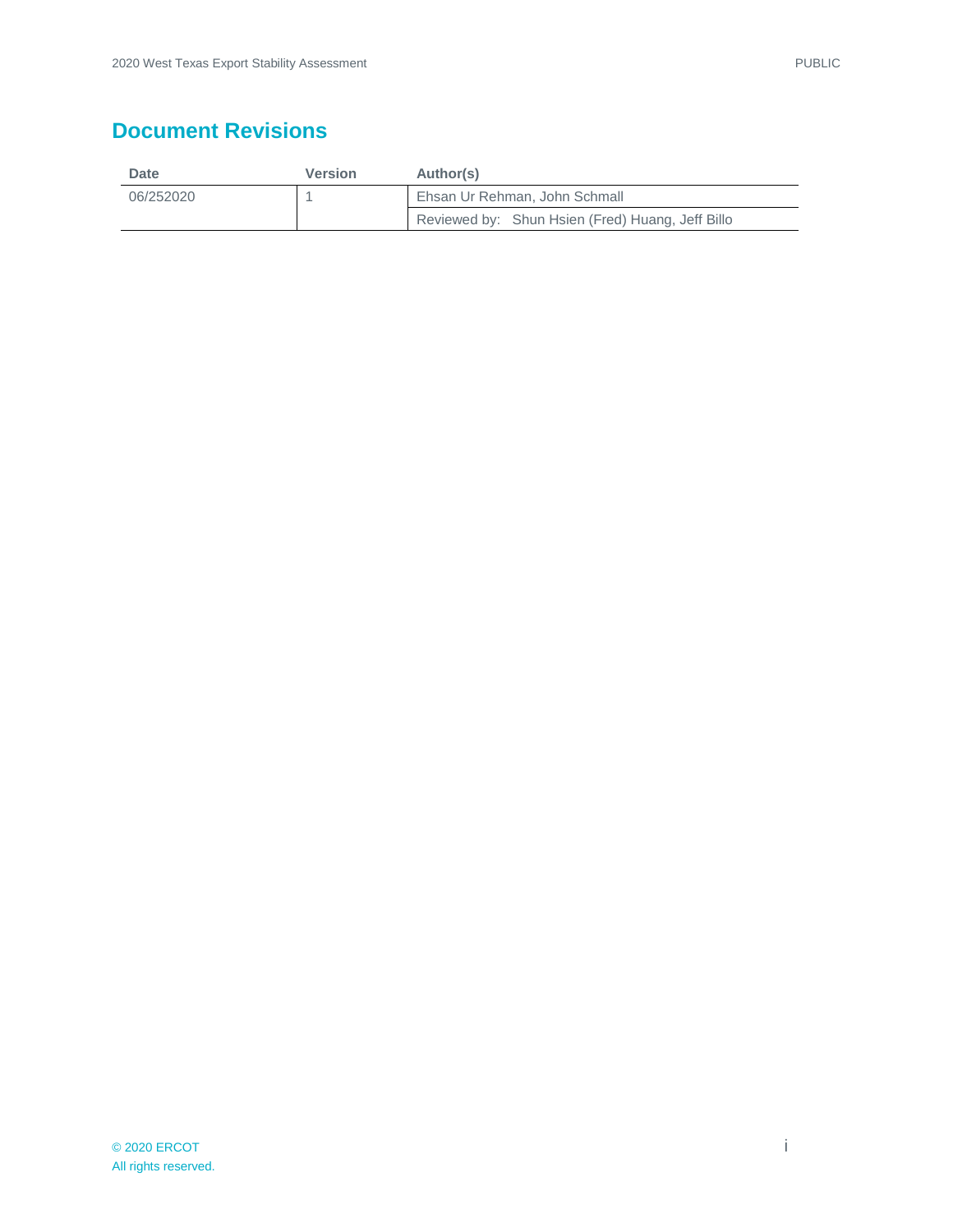# **Table of Contents**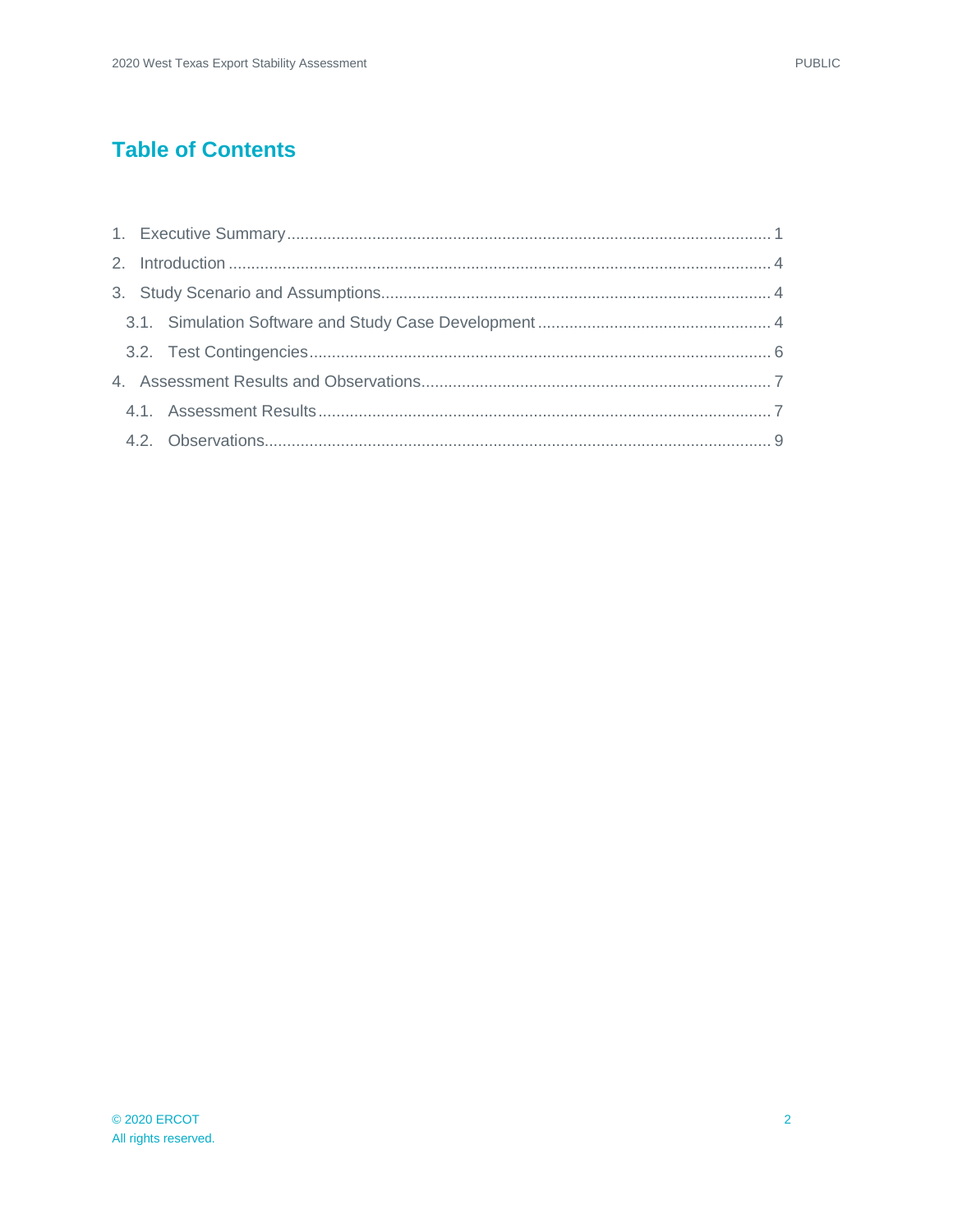# <span id="page-3-0"></span>**1. Executive Summary**

Several recent studies<sup>[1](#page-3-1)</sup> have indicated the potential for West Texas export constraints due to the addition of wind and solar generation in the region. Based on the Generation Interconnection Status report<sup>2</sup>, the continued growth of wind and solar generation in West Texas is expected.

The purpose of this study was to analyze the stability of the ERCOT transmission system, with the year 2022 transmission topology, for high wind and solar generation dispatch conditions, including the existing and planned wind and solar generation projects which met Planning Guide 6.9 requirements at the time this study was conducted.

Since most of the wind and solar generation in ERCOT is located in the western part of the grid, this assessment focused on West Texas and on the power flows on the following selected sixteen 345 kV lines connecting western regions to the rest of ERCOT to represent the West Texas export in this assessment:

- Riley West Krum double circuit
- Jacksboro West Krum single circuit
- Jacksboro Willow Creek double circuit
- Clear Crossing Willow Creek double circuit
- Graham Parker double circuit
- West Shackelford Sam/Navarro double circuit
- Comanche Switch Comanche Peak single circuit
- Brown Killeen double circuit
- Big Hill Kendall double circuit

Figure 1 shows the relative location of these lines within the 345 kV ERCOT transmission grid and the interface that was monitored to represent the West Texas export in this assessment.

To assess the system stability for stressed conditions, the synchronous generators in West Texas were turned off in the study case and the wind and solar generation was dispatched at approximately 83% of their maximum generation capacity across the

12019 Regional Transmission Plan:

<span id="page-3-1"></span>[http://www.ercot.com/content/wcm/lists/172485/2019\\_RTP\\_Public\\_Version.zip](http://www.ercot.com/content/wcm/lists/172485/2019_RTP_Public_Version.zip) 2018 Long-Term System Assessment for the ERCOT Region

[http://www.ercot.com/content/wcm/lists/144927/2018\\_LTSA\\_Report.pdf](http://www.ercot.com/content/wcm/lists/144927/2018_LTSA_Report.pdf)

Dynamic Stability Assessment of High Penetration of Renewable Generation in the ERCOT Grid

[http://www.ercot.com/content/wcm/lists/144927/Dynamic\\_Stability\\_Assessment\\_of\\_High\\_Penetration\\_of\\_](http://www.ercot.com/content/wcm/lists/144927/Dynamic_Stability_Assessment_of_High_Penetration_of_Renewable_Generation_in_the_ERCOT_Grid.pdf) [Renewable\\_Generation\\_in\\_the\\_ERCOT\\_Grid.pdf](http://www.ercot.com/content/wcm/lists/144927/Dynamic_Stability_Assessment_of_High_Penetration_of_Renewable_Generation_in_the_ERCOT_Grid.pdf)

<span id="page-3-2"></span>2GIS\_Report\_May\_2020

[https://mis.ercot.com/misdownload/servlets/mirDownload?mimic\\_duns=183529049&doclookupId=717314](https://mis.ercot.com/misdownload/servlets/mirDownload?mimic_duns=183529049&doclookupId=717314605) [605](https://mis.ercot.com/misdownload/servlets/mirDownload?mimic_duns=183529049&doclookupId=717314605)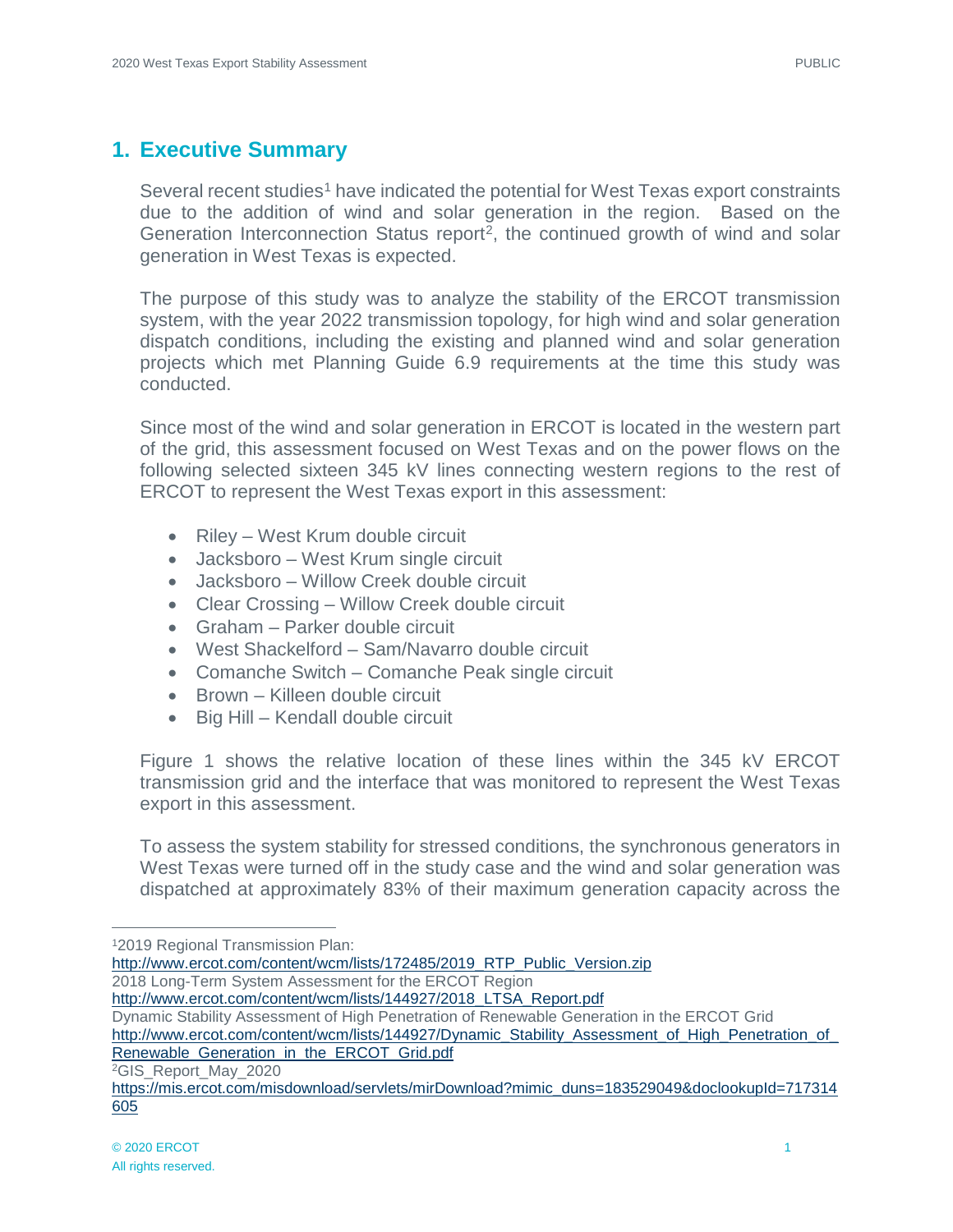ERCOT system. The flow on the aforementioned sixteen 345 kV circuits in the developed study base case was close to 12.5 GW.

A summary of wind and solar generation capacity and output in the developed study case is provided in Table 1.

|                    | <b>Wind and Solar Capacity</b><br>(MW) | <b>Wind and Solar Output</b><br>(MW) |
|--------------------|----------------------------------------|--------------------------------------|
| <b>ERCOT Total</b> | 31,214                                 | 25,781                               |
| West Texas         | 24,373                                 | 20,166                               |

#### Table 1: Summary of Wind and Solar Generation in the Study Case

Both steady state voltage stability analysis and dynamic stability analysis, using fundamental frequency positive sequence models, were conducted to evaluate West Texas export levels and system dynamic response under tested major 345 kV outages, including NERC P1 (single circuit outage), P7 (double circuit outage), and P7-P7 (double circuit + double circuit outage). These outages were tested under both no-fault and three phase fault conditions.

Table 2 shows the assessment results, including voltage stability and dynamic stability limits for West Texas export based on maximum power flow on the monitored sixteen 345 kV lines where an acceptable stable response was observed.

| <b>Contingency Type</b> | <b>VSAT (GW)</b> | <b>Dynamics (GW)</b> |
|-------------------------|------------------|----------------------|
| <b>P7-P7</b>            | 10.9             | 10.1                 |
|                         | 12.2             | 11.5                 |

#### Table 2: Identified West Texas Export for Acceptable Stability Response

The highest historical West Texas export on the monitored sixteen lines has been observed as just above 10 GW. Continued growth of wind and solar generation in West Texas could further increase the export flow. Therefore, ERCOT will continue evaluating the system conditions in both Planning and in Operations to determine and to maintain acceptable power transfer limits from West Texas.

In addition, the identified West Texas export flows listed in Table 2 may be considered in ERCOT planning processes to evaluate future transmission system needs. In the meantime, this assessment can serve as a reference for ERCOT Operations to determine whether there is a need to consider additional stability constraints to properly manage the West Texas power transfer level in real time operations. It should be noted that the 345 kV circuits selected to represent the West Texas export in this stability assessment may require further review to determine adequacy in the operations horizon should such stability constraint consideration be necessary.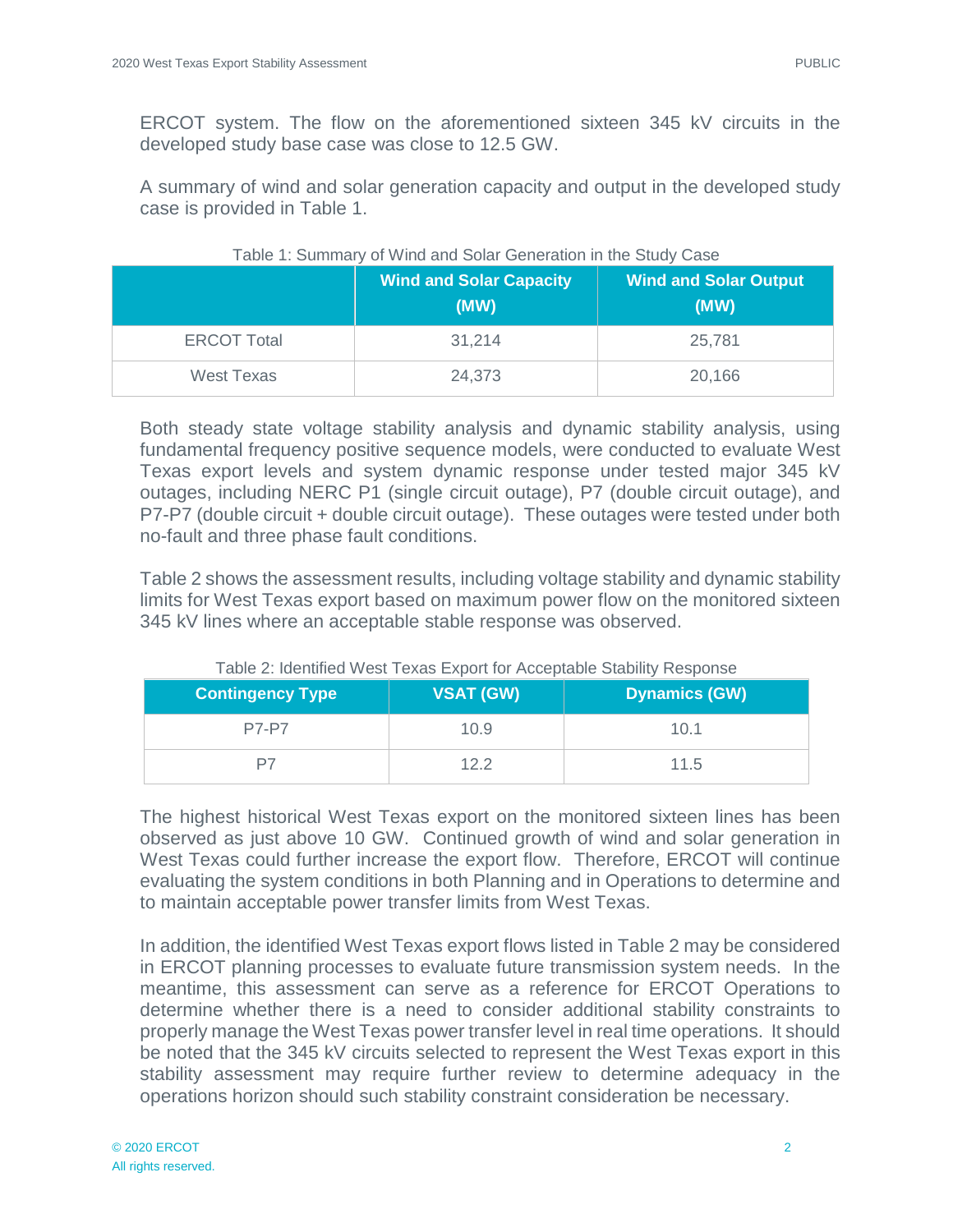

Figure 1: ERCOT 345 kV Transmission Grid and Approximate Location of Monitored Interface to Account for West Texas Export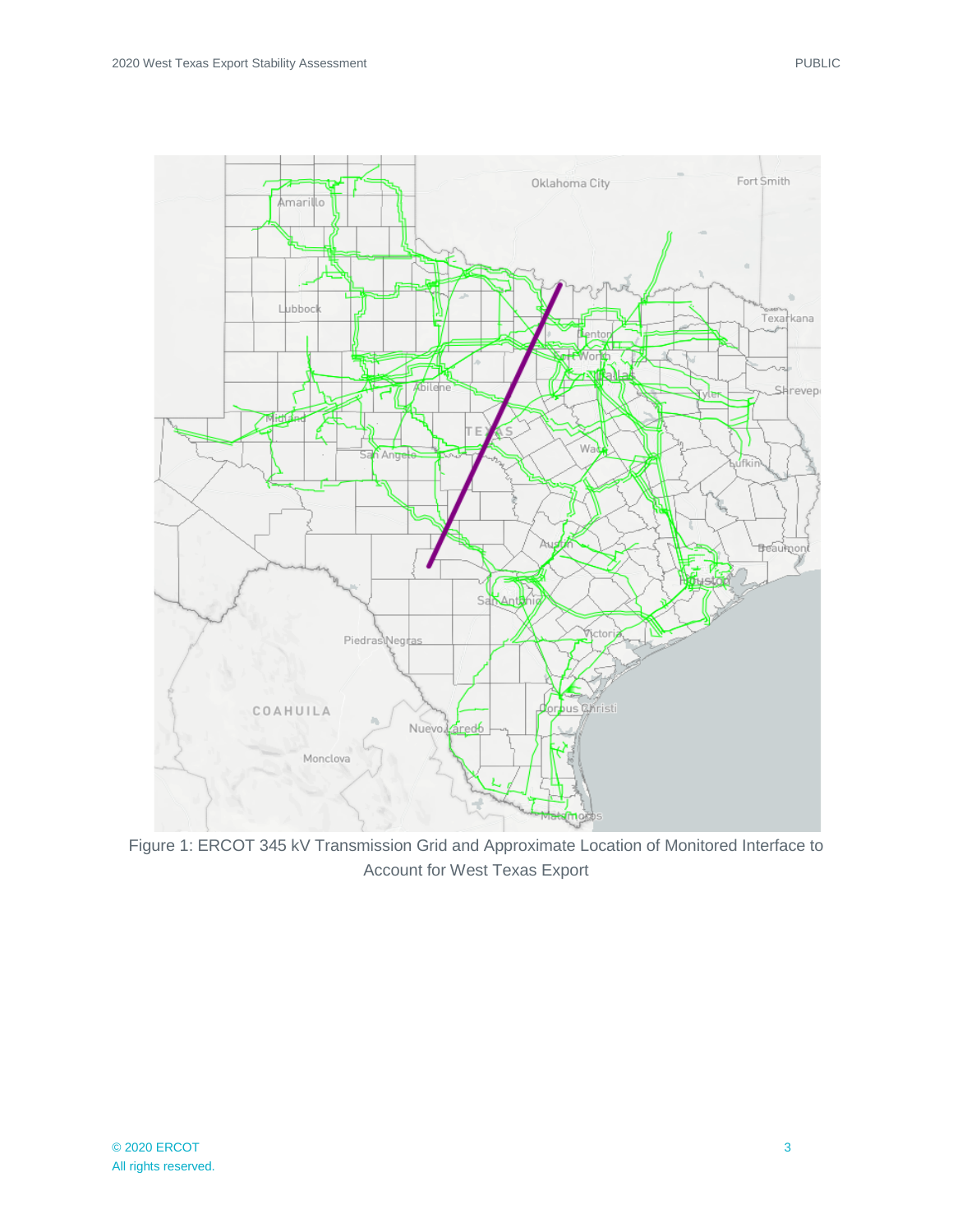# <span id="page-6-0"></span>**2. Introduction**

The ERCOT grid has experienced a high pace of wind and solar integration, mostly in West Texas. The increase in the wind and solar generation in West Texas results in increased flow from the western part of the ERCOT system to far-away load centers located in the eastern part of the state.

The purpose of this study was to analyze the stability of the ERCOT transmission system for high wind and solar generation dispatch conditions. Due to increasing wind and solar generation integration in West Texas, stability challenges associated with increasing export levels from the western region of the ERCOT grid were assessed.

To determine the West Texas export limits from a stability perspective, the following sixteen 345 kV lines connecting western regions to the rest of ERCOT were selected to represent the West Texas export flow:

- Riley West Krum double circuit
- Jacksboro West Krum single circuit
- Jacksboro Willow Creek double circuit
- Clear Crossing Willow Creek double circuit
- Graham Parker double circuit
- West Shackelford Sam/Navarro double circuit
- Comanche Switch Comanche Peak single circuit
- Brown Killeen double circuit
- Big Hill Kendall double circuit

### <span id="page-6-1"></span>**3. Study Scenario and Assumptions**

#### <span id="page-6-2"></span>**3.1. Simulation Software and Study Case Development**

The study was performed using the following power system analysis software:

- Powertech VSAT (version 18) for steady state voltage stability analysis
- Siemens PTI PSSE (version 33.12.1) for dynamic simulations

The DWG 2022 High Wind Low Load (HWLL) case was used to develop the study case. Generation meeting Planning Guide Section 6.9 requirements was added in the base case. Solar generation in the case was turned on and synchronous generation in the western part of ERCOT grid was turned off. Wind and solar generation were dispatched at approximately 83% of their full generation capacity across the ERCOT system. This dispatch level is consistent with wind output levels used in developing the ERCOT high wind cases. Additionally, operating scenarios where solar and wind output approached 80% of capacity simultaneously have been observed. Therefore, the wind and solar dispatch level of 83% was deemed to be a more credible stressed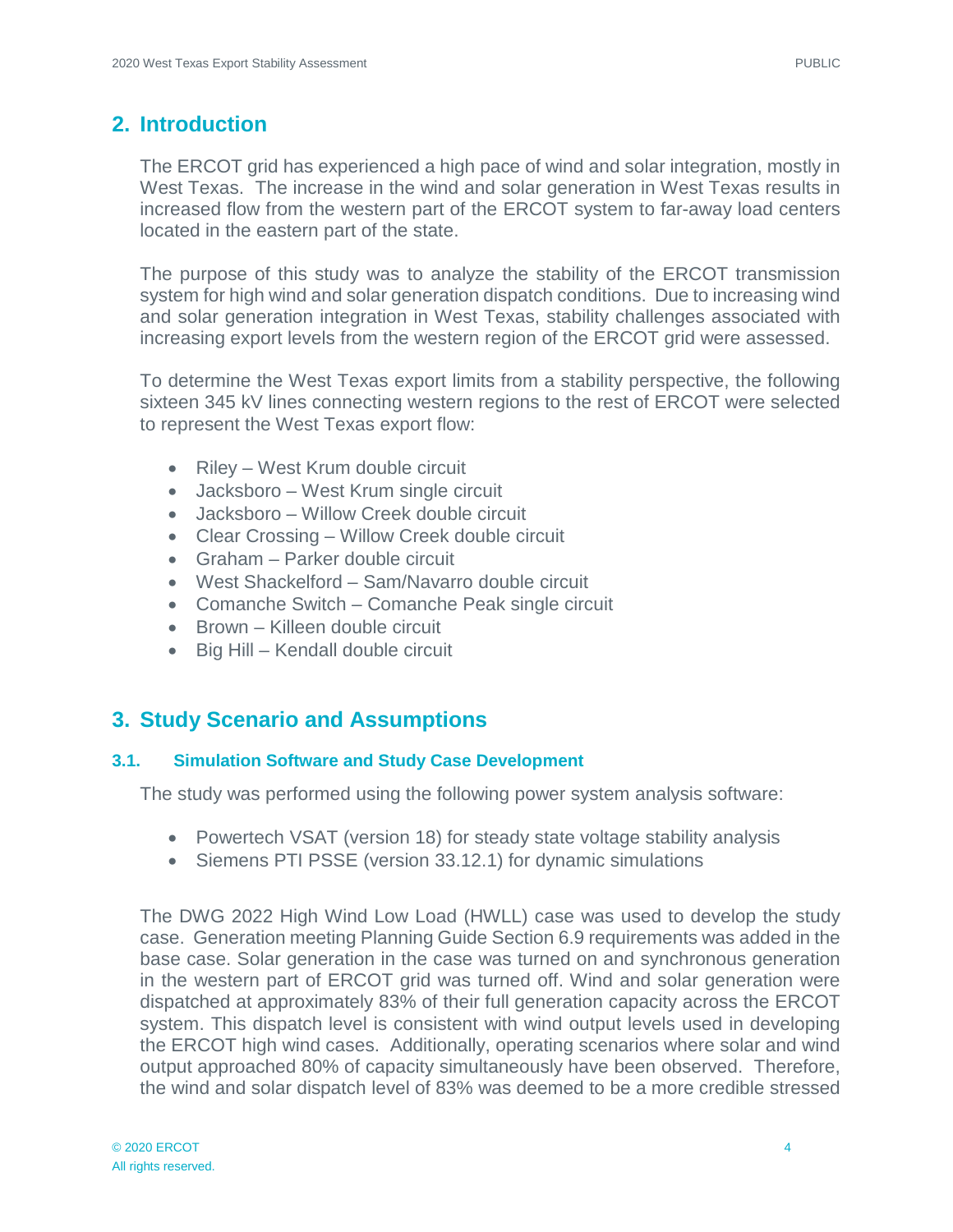condition than evaluating a 100% dispatch level for this assessment. Because the 2022 transmission topology includes transmission reinforcements such as Lubbock integration upgrades and the Far West projects, the case conditions were expected to support higher dispatch levels from the Panhandle and McCamey areas when compared to current limits and known existing constraints in these areas were not enforced in the case dispatch<sup>3</sup>. A few planned generation projects were modeled as negative loads in dynamic simulations due to model unavailability or poor model quality. A summary of study case generation and load is provided in Tables 3 and 4.

|                    | <b>Wind and Solar Capacity</b><br>(MW) | <b>Wind and Solar Output</b><br>(MW) |
|--------------------|----------------------------------------|--------------------------------------|
| <b>ERCOT Total</b> | 31,214                                 | 25,781                               |
| West Texas         | 24,373                                 | 20,166                               |

#### Table 3: Summary of Wind and Solar Generation in the Study Case

#### Table 4: Summary Totals in the Study Case

|                                | <b>MW</b> |
|--------------------------------|-----------|
| <b>Total Generation Output</b> | 48.312    |
| Load (including PUN load)      | 45.542    |

The high wind and solar dispatch in the study case resulted in 12.5 GW total power flow on the monitored sixteen 345 kV export lines and the associated reactive losses significantly increased when compared to the DWG 2022 HWLL case to approximately 5.1 GVAr. As shown in Table 5, increasing real power transfer across the sixteen export lines by less than 30% (from 9.9 GW to 12.5 GW) caused reactive losses on those lines to more than double (from 2.3 GVAr to 5.1 GVAr). Under outage conditions, the reactive losses would be further increased. This indicates a fundamental challenge with high power transfers across the network.

#### Table 5: Comparison of Power Flows and Reactive Power Losses

| <b>Total for 16 Monitored 345 kV Lines</b> | 12.5 GW Transfer 9.9 GW Transfer |     |
|--------------------------------------------|----------------------------------|-----|
| Reactive Losses (GVAr)                     | 5.1                              | 2.3 |

<span id="page-7-0"></span><sup>&</sup>lt;sup>3</sup> The impact to the existing Generic Transmission Constraints (GTCs) will be assessed prior to the implementation of these transmission projects in Operations.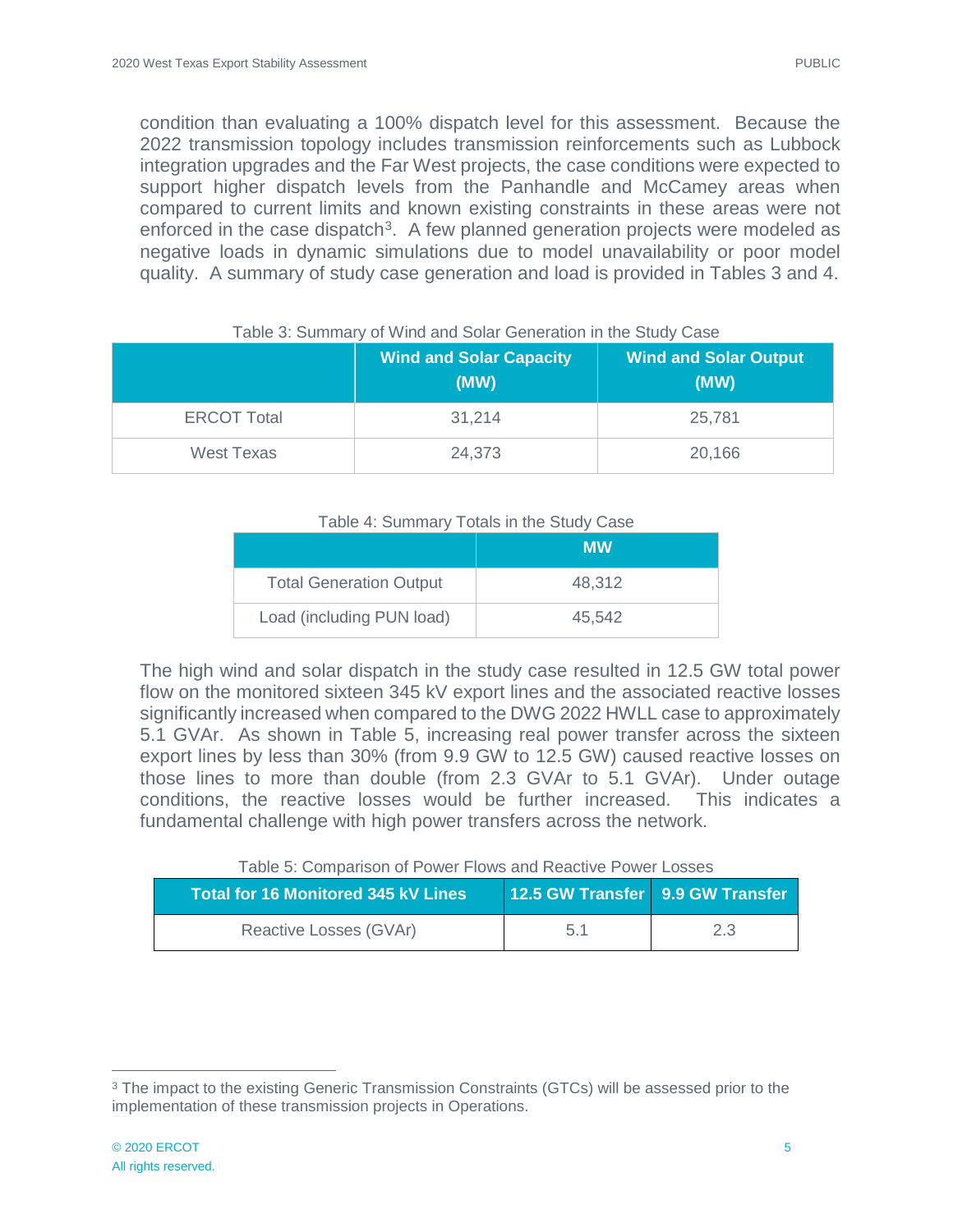#### <span id="page-8-0"></span>**3.2. Test Contingencies**

The focus of the analysis was primarily on the 345 kV transmission lines which transmit the power from the western part of the ERCOT grid to the rest of ERCOT. The following contingency types were studied:

- P1 (single element)
- $\bullet$  P6 (single + single)
- P7 (double circuit)
- $P1 + P7$  (single + double)
- $P7 + P7$  (double + double)

It should be noted that no system adjustments were made prior to the second outage when analyzing multiple outage contingencies (P6, P1+P7, P7+P7). The voltage stability assessment considered 260 contingencies to determine the voltage stability transfer limit. A set of 40 of the most limiting contingencies based on the voltage stability assessment were then further assessed in dynamic simulation analysis. The dynamic contingency simulations were performed for both 3-phase fault with normal clearing and with no-fault conditions to identify the most limiting power transfer level values.

It was observed that simulating an outage under no-fault conditions sometimes resulted in more binding transfer limits than simulating the same event with a fault. Under fault conditions, many generators experience low voltages which result in the rapid injection of reactive power. This improves the overall voltage profile of the transmission network and helps maintain system stability. Additionally, the real power output is generally reduced as inverter-based resources (typically wind and solar) near the fault enter low voltage ride-through mode. Real power recovery occurs after the fault has been cleared and system voltages recover. This delay in the recovery of real power together with the rapid injection of reactive power during the fault and voltage recovery period helps with the post-contingency stability of the system. In the case of no-fault contingency conditions, the real power stays at higher levels which results in increased reactive loses due to the post-contingency state of the system. This can lead to a fast voltage collapse due to transmission of non-reduced bulk power over the higher impedance post-contingency transmission system.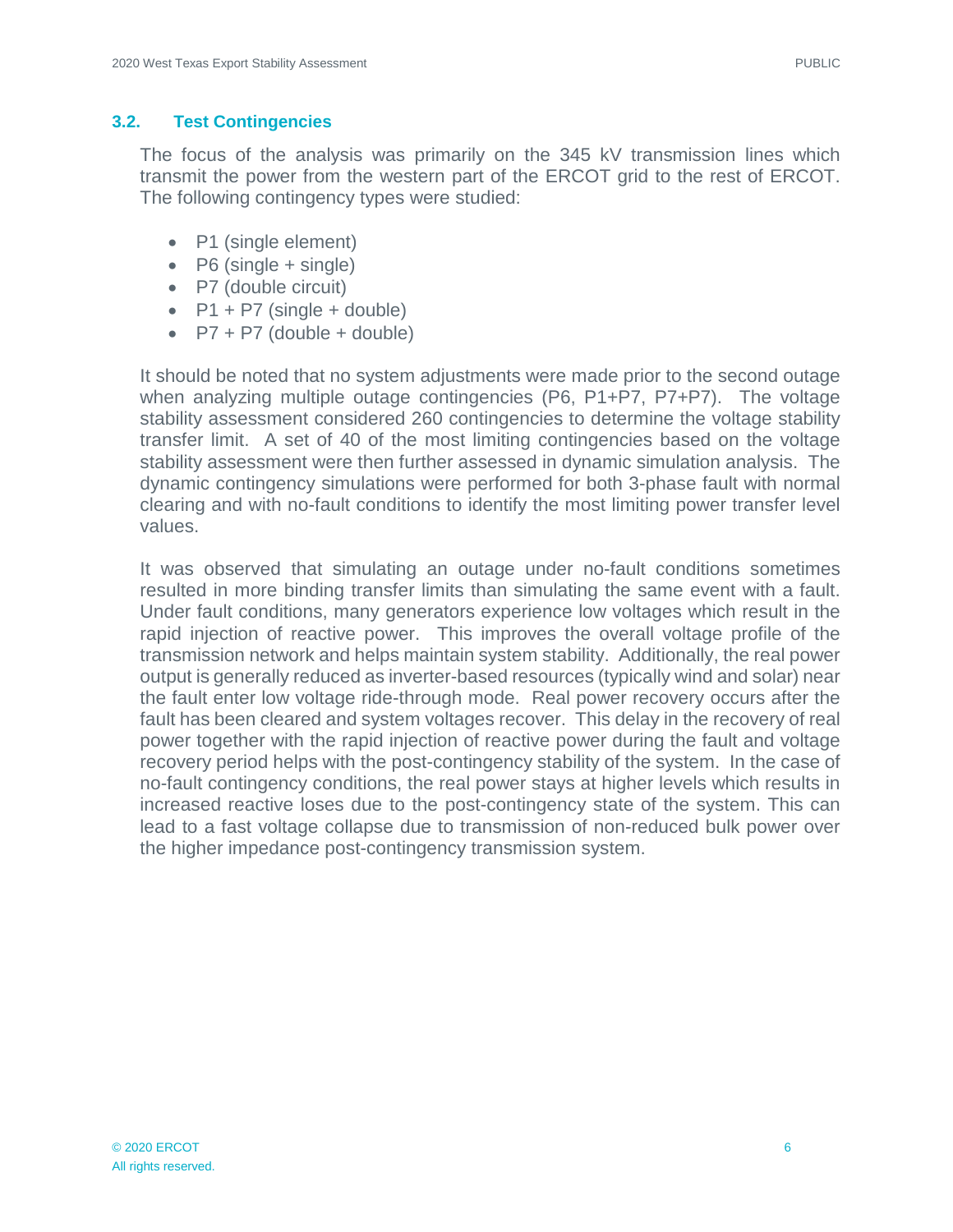### <span id="page-9-0"></span>**4. Assessment Results and Observations**

#### <span id="page-9-1"></span>**4.1. Assessment Results**

VSAT analysis identified that the study case with approximately 12.5 GW power flow on the monitored sixteen 345 kV lines was insecure (could not reach a stable solution) for double circuit outages (P7). The outage of an element causes the system impedance to increase which results in the reduction of the amount power that can be securely transmitted. The transmission of real power is also dependent on the system voltages. The reactive losses resulting from the transmission of bulk power causes the voltages to sag which in turn could further reduce the ability to transfer power. Power transfers were reduced until a stable result was achieved in the VSAT analysis.

In the dynamic simulation analysis, further reductions in power transfer levels were required to achieve a stable result. This is an indication that although there are postdisturbance conditions that represent a potentially stable operating point, the system is not capable of maintaining stability throughout the time-domain dynamic event to get to that operating point. The dynamic simulation case for each tested transfer level was confirmed to show a stable response for a no-disturbance (flat-start) test run.

Figure 2 shows an example of an unstable dynamic simulation result leading to a simulation crash after loss of a 345 kV double circuit (no fault) at a transfer level of 11.8 GW. Figure 3 shows a stable response for the same contingency when the power transfer level was reduced to 11.5 GW. The system voltages became more sensitive at higher transfer levels as reactive losses increased at a greater rate, so relatively small changes in power transfer can have a significant impact on the system dynamic responses.

The decrease in the voltage (red and green traces in Figures 2 and 3) reflect the phenomenon of low voltages due to increased reactive losses for the buses located near the sending end of the power transmission path, whereas a voltage increase (black trace in Figures 2 and 3) occurred at the receiving end when the path consuming reactive power from the receiving end was tripped.

Table 6 shows the transfer limits identified using both VSAT and PSSE (dynamic simulation).

| TUDIO VI TTUNIJIU EININJ VITINJINIUTUU UIALUUN JAV IVY EINUJ<br><b>Contingency Type</b> | <b>VSAT (GW)</b> | Dynamic (GW) |
|-----------------------------------------------------------------------------------------|------------------|--------------|
| <b>P7-P7</b>                                                                            | 10.9             | 1በ 1         |
| דם                                                                                      | 12 2             | 11.5         |

Table 6: Transfer Limits on Monitored Sixteen 345 kV Lines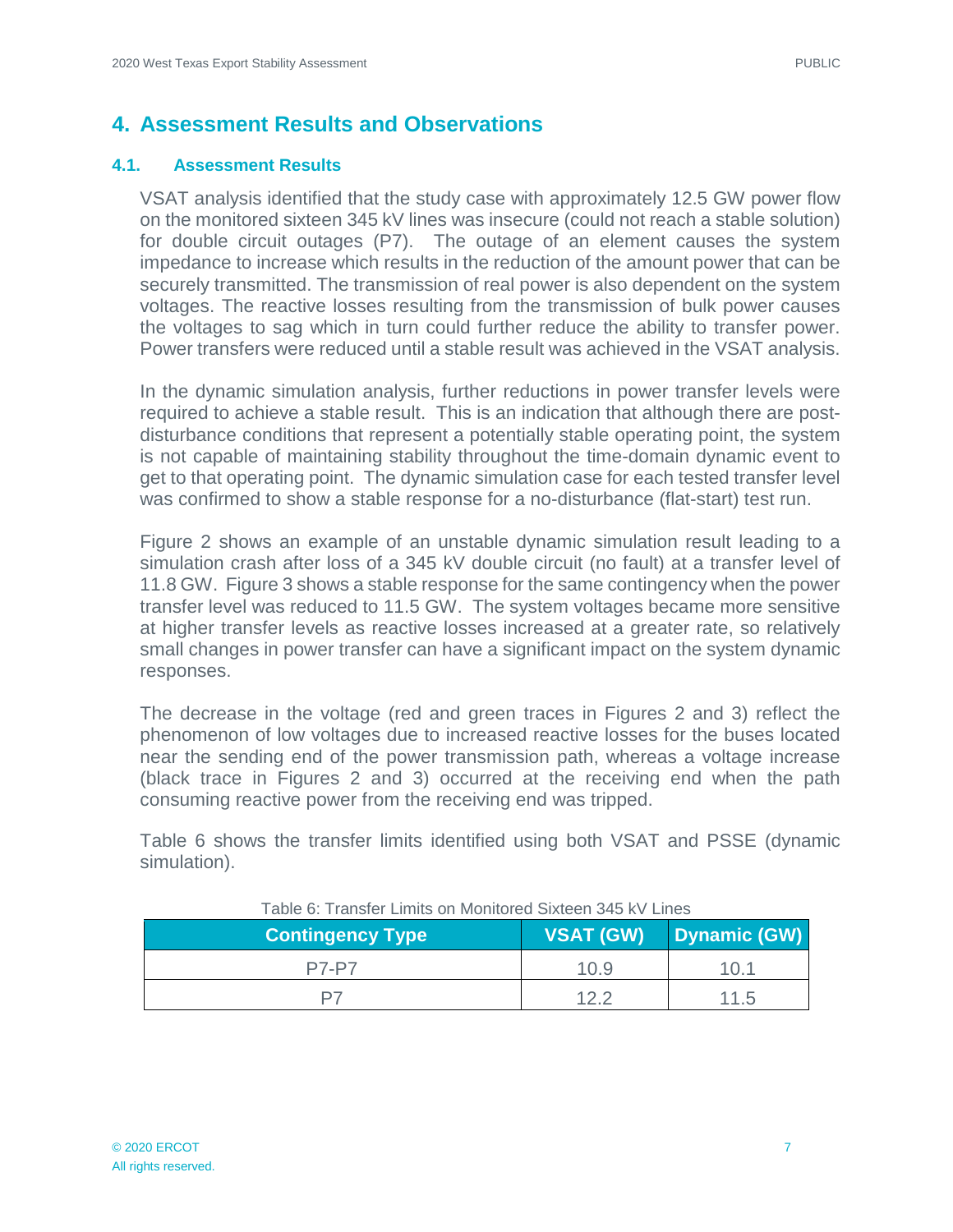

Figure 2: Selected 345-kV Bus Voltage (pu) - Unstable Result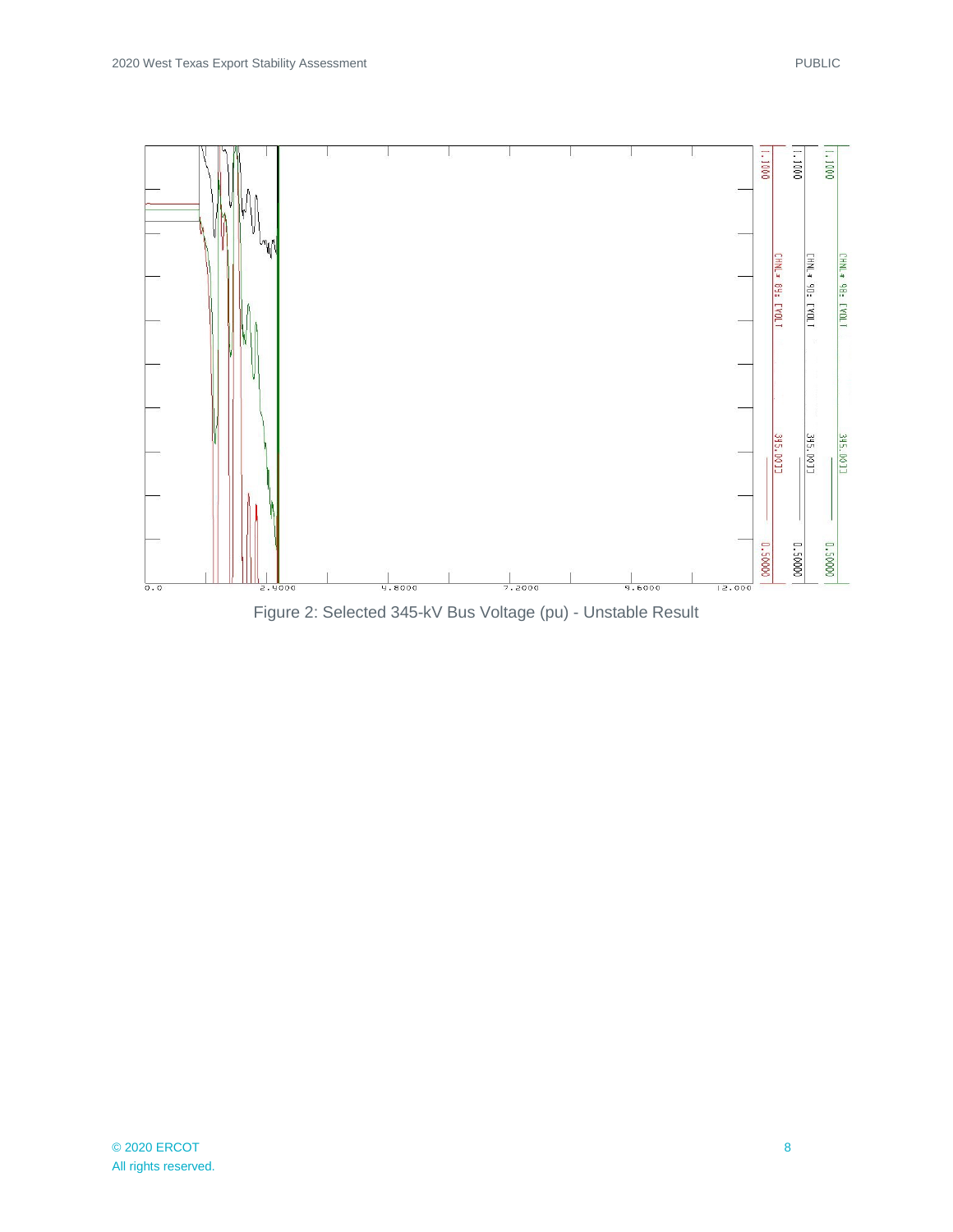

Figure 3: Selected 345 kV Bus Voltage (pu) – Stable Result

#### <span id="page-11-0"></span>**4.2. Observations**

#### **4.2.1 Stability Assessment**

For this assessment, limits determined from dynamic simulation were more binding than limits determined from steady state voltage stability analysis. This highlights the importance of accurate dynamic models to properly assess West Texas export capability.

#### **4.2.2 Interface Assessment**

The transmission lines comprising the critical contingencies and the transmission lines exhibiting the largest increases in reactive losses that contributed to the observed voltage instability were along the interface path selected to be monitored. This indicates that this sixteen-line interface, or a subset of this interface, is appropriate for representing the stability limits in other planning analyses, such as production cost modeling for economic transmission planning. Future studies should examine whether all sixteen lines should be monitored or a subset of these lines.